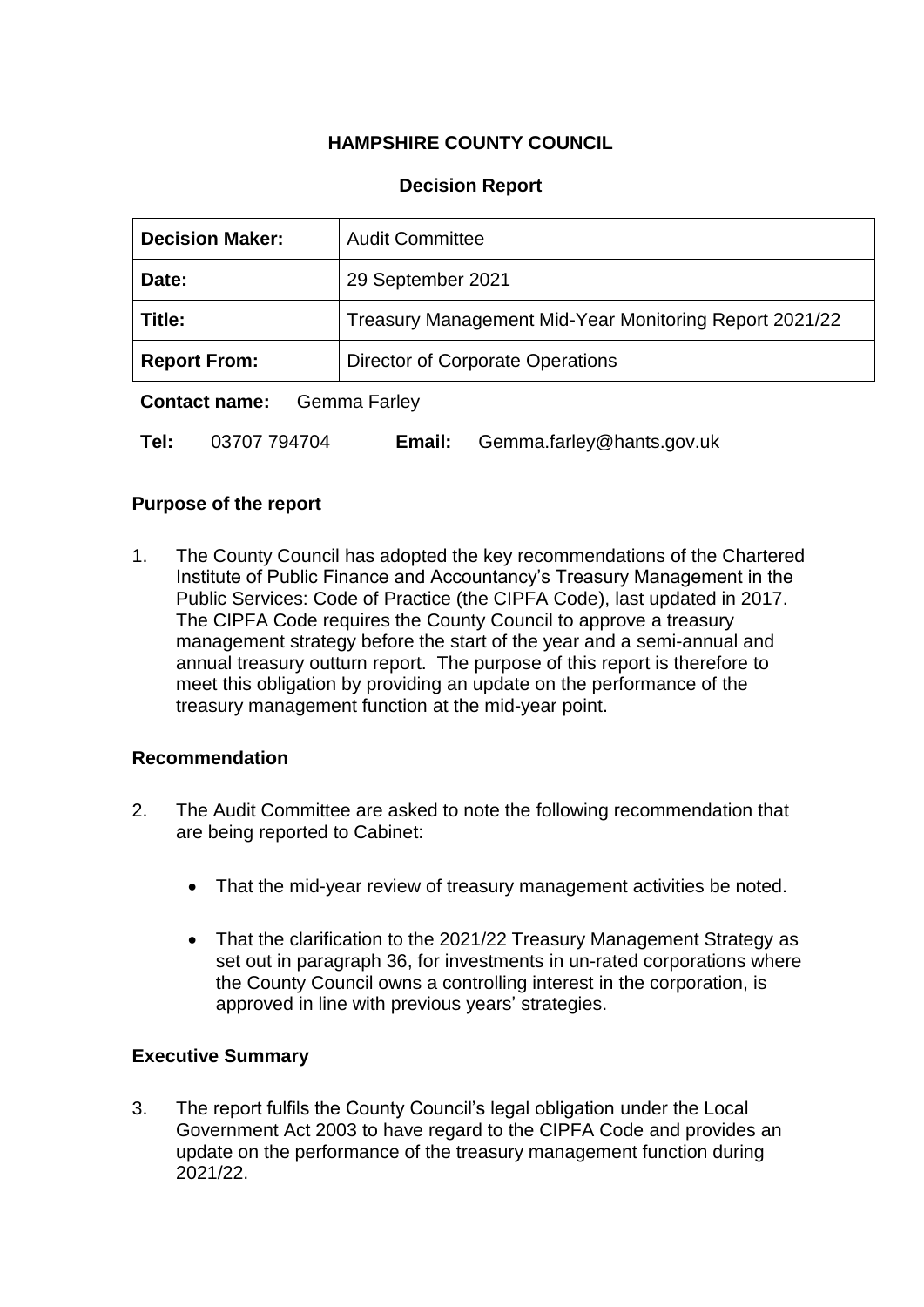- 4. The County Council's treasury management strategy was most recently updated and approved at a meeting of Full County Council in February 2021. The County Council has borrowed and invested sums of money and is therefore exposed to financial risks including the loss of invested funds and the revenue effect of changing interest rates. The successful identification, monitoring and control of risk are therefore central to the County Council's treasury management strategy.
- 5. Treasury management in the context of this report is defined as: "The management of the organisation's investments and cash flows, its banking, money market and capital market transactions; the effective control of the risks associated with those activities; and the pursuit of optimum performance consistent with those risks."
- 6. This report sets out the performance of the treasury management function from the beginning of April to the end of August 2021, to include the effects of the decisions taken and the transactions executed.
- 7. All treasury activity has complied with the County Council's Treasury Management Strategy and Investment Strategy for 2021/22, and all relevant statute, guidance and accounting standards. In addition, support in undertaking treasury management activities has been provided by the County Council's treasury advisers, Arlingclose.
- 8. The 2017 Prudential Code includes a requirement for local authorities to provide a Capital Strategy, a summary document approved by full Council covering capital expenditure and financing, treasury management and nontreasury investments. The County Council's Capital and Investment Strategy, complying with CIPFA's requirement, was approved by full County Council on 25 February 2021.

# **External Context**

9. The following sections outline the key economic themes against which investment and borrowing decisions have been made so far in 2021/22.

## **Economic commentary**

- 10. The coronavirus pandemic continued to dominate the news during the period, with economic resurgence following the initial rapid vaccination programme.
- 11. The Bank of England (BoE) has held Bank Rate at 0.1% since March 2020 and has maintained its Quantitative Easing programme at £895bn since November 2020. The BoE expects the economy to experience a temporary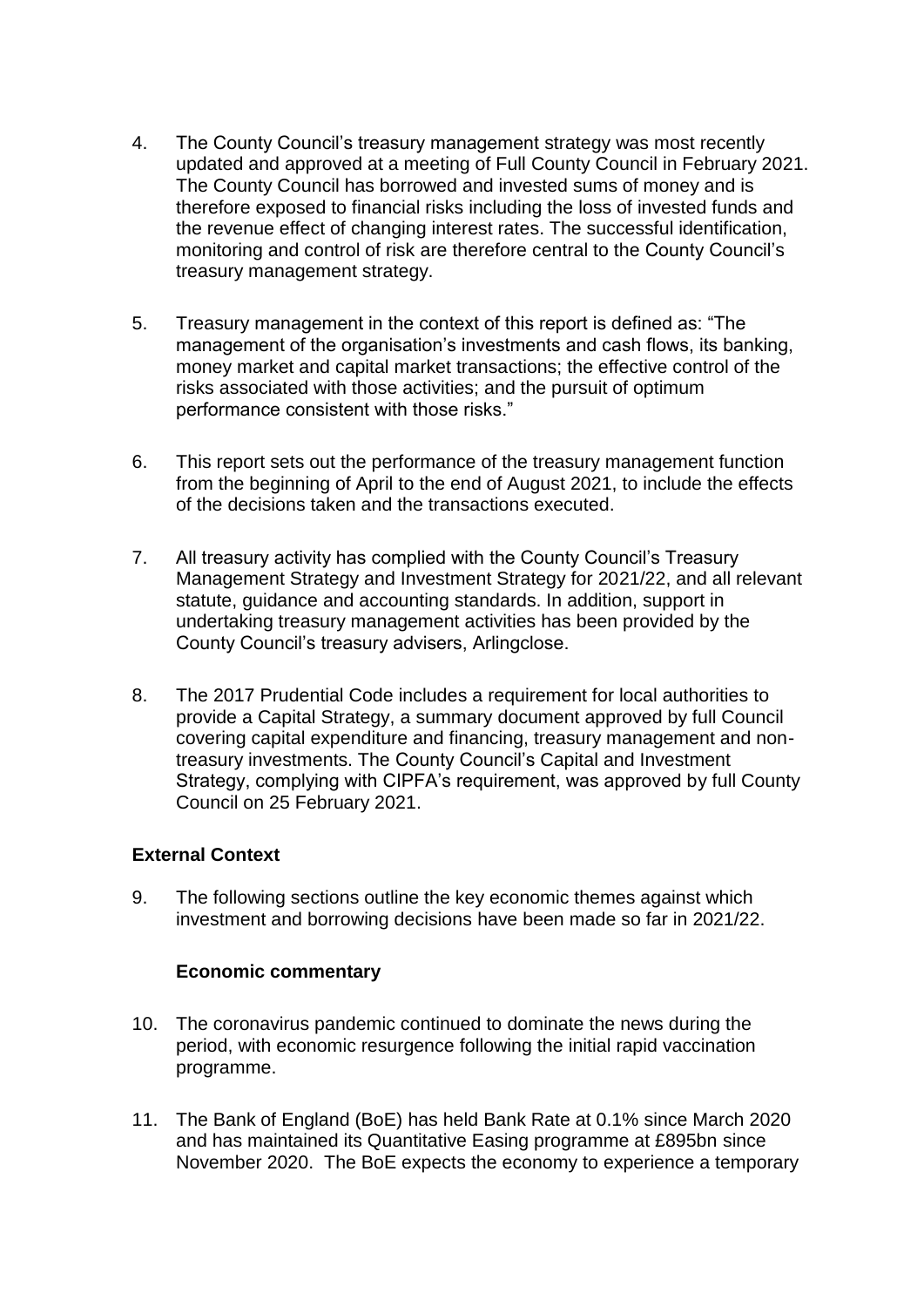period of strong Gross Domestic Product (GDP) growth and above-target Consumer Price Index (CPI) inflation, after which growth and inflation is expected to fall back. There were, however, two-sided risks around this central path, and it is possible that near-term upward pressure on prices could prove somewhat larger than expected. The BoE's Monetary Policy Committee (MPC) does not intend to tighten monetary policy at least until there is clear evidence that significant progress is being made in eliminating the economy's spare capacity and achieving the 2% inflation target sustainably.

# **Financial markets**

- 12. Ongoing monetary and fiscal stimulus together with improving economic growth prospects and successful vaccine rollout programmes continued to boost equity markets over the period. In the UK, the FTSE 250 index was back above pre-pandemic levels and the more internationally focused FTSE 100 had recouped around 75% of 2020's losses.
- 13. Inflation worries continued during the period but declines in bond yields between April and June suggest bond markets may be expecting any general price increases to be less severe, or more transitory, than was previously thought. UK government bonds remained positive but sold off over the period.

## **Credit review**

- 14. Credit default swap spreads were relatively flat over the period and remained only slightly above their pre-pandemic levels. Credit default swaps are used as an indicator of credit risk, where higher premiums indicate higher perceived risks.
- 15. There were only a small number of credit rating actions over the period including Fitch revising the United Kingdom's outlook to stable from negative, and S&P upwardly revising the outlooks for a number of UK and European banks from negative to stable, or in the case of Barclays and Nationwide from stable to positive.
- 16. The successful vaccine rollout programme is credit positive for the financial services sector in general, but there remains uncertainty around the extent of the losses banks and building societies will suffer due to the economic slowdown which has resulted due to the pandemic and the effects of lockdowns and restrictions. This uncertainty means the County Council's treasury management advisors, Arlingclose, continue to recommend maximum durations of 35 days for unsecured investments with banks and building societies on their list of recommended counterparties.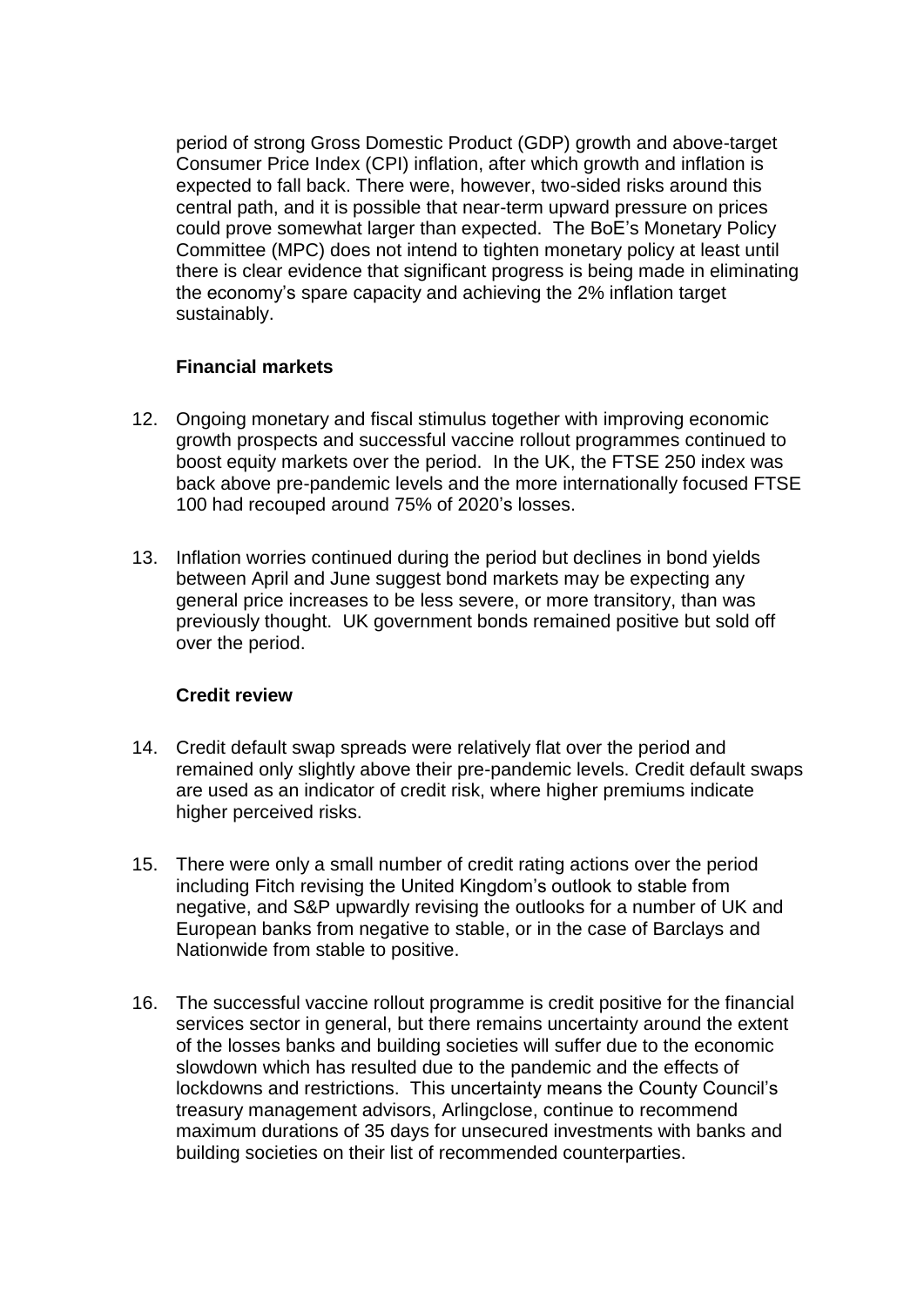# **Local Context**

17. On 31 March 2021, the County Council's underlying need to borrow for capital purposes was £776.46m as measured by the Capital Financing Requirement (CFR), while usable reserves and working capital are the underlying resources available for investment and amounted to £877.8m. These factors are summarised in Table 1.

| Table 1: Balance sheet summary | 31/03/21<br><b>Balance</b><br>£m |
|--------------------------------|----------------------------------|
| <b>CFR</b>                     | 776.46                           |
| Less: Other debt liabilities*  | (141.47)                         |
| <b>Borrowing CFR</b>           | 634.99                           |
| <b>External Borrowing</b>      | (300.77)                         |
| <b>Internal Borrowing</b>      | 334.22                           |
| Less: Usable Reserves          | (754.85)                         |
| <b>Less: Working Capital</b>   | (122.91)                         |
| <b>Net Investments</b>         | (543.54)                         |

\* PFI liabilities that form part of the County Council's total debt

18. The County Council's current strategy is to maintain borrowing and investments below their underlying levels, referred to as internal borrowing, to reduce risk and keep interest costs low. The treasury management position as at 31 August 2021 and the movement since 31 March 2021 are shown in Table 2.

| <b>Table 2: Treasury</b><br>management summary | 31/03/21<br><b>Balance</b> | <b>Movement</b> | 31/08/21<br><b>Balance</b> | 31/08/21<br>Rate |
|------------------------------------------------|----------------------------|-----------------|----------------------------|------------------|
|                                                | £m                         | £m              | £m                         | $\frac{0}{0}$    |
| Long-term borrowing                            | (249.3)                    | 2.1             | (247.2)                    | 4.65             |
| Short-term borrowing                           | (8.5)                      | (1.5)           | (10.0)                     | 5.75             |
| <b>Total borrowing</b>                         | (257.8)                    | 0.6             | (257.2)                    | 4.70             |
| Long-term investments                          | 259.9                      | (24.8)          | 235.1                      | 1.50             |
| Short-term investments                         | 194.7                      | 229.2           | 423.9                      | 0.15             |
| Cash and cash equivalents                      | 112.5                      | (101.6)         | 10.9                       | 0.00             |
| <b>Total investments</b>                       | 567.1                      | 102.9           | 669.9                      | 1.65             |
| <b>Net investments</b>                         | 309.3                      | 103.4           | 412.7                      |                  |

Note: the figures in Table 2 at 31 March 2021 are from the balance sheet in the County Council's statement of accounts, but adjusted to exclude operational cash, accrued interest and other accounting adjustments. Borrowing figures exclude short term balances held on behalf of others. For these reasons Net investments in Table 2 differs from Table 1.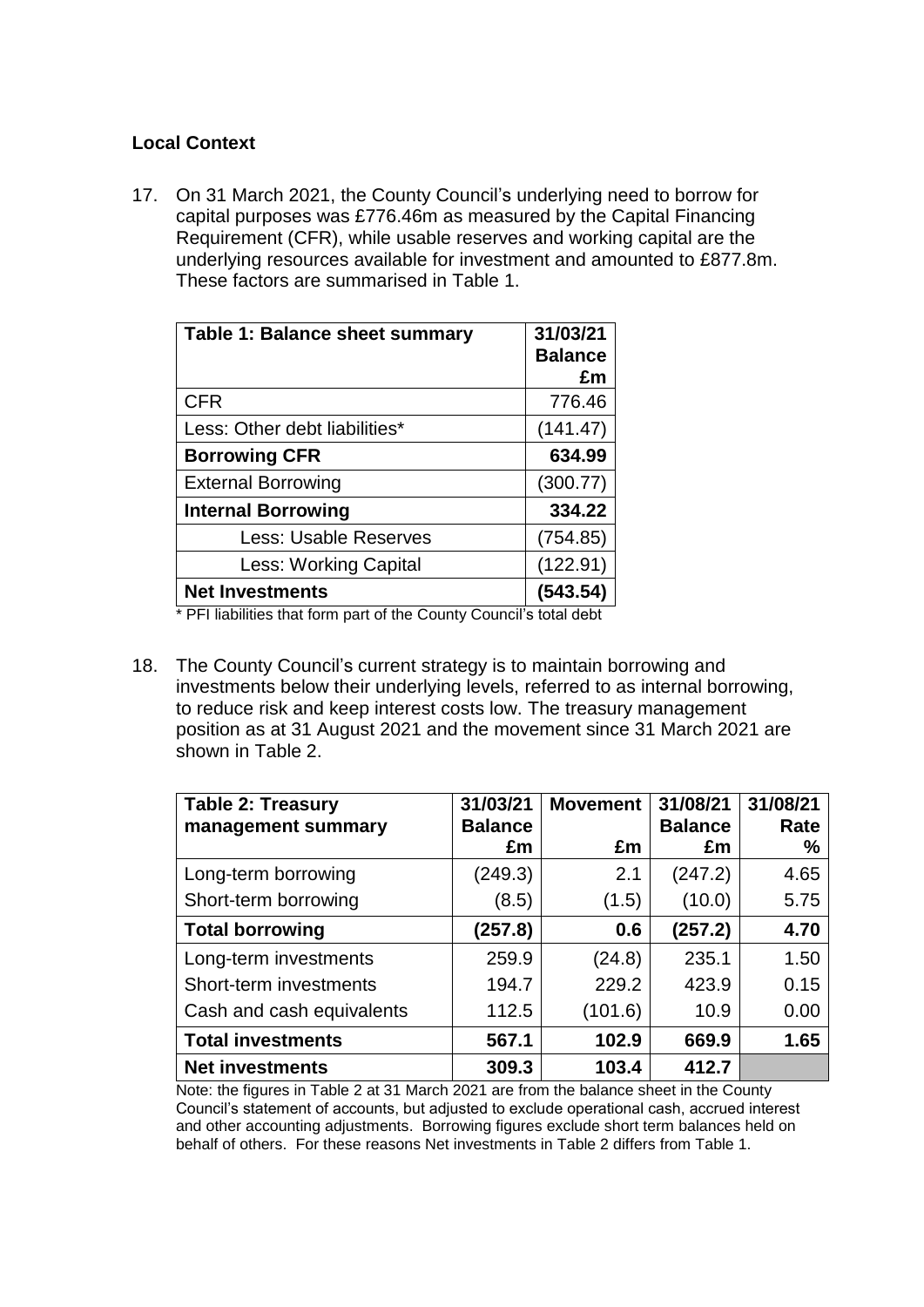19. The increase in net investments of £103.4m shown in Table 2 reflects a large increase in total investments as well as a reduction in total borrowing. The reduction in total borrowing of £0.6m reflects the repayment of debt in line with scheduled timescales. The increase of £103.4m of investments reflects the higher balances typically seen at this time of year, due to the difference in timing between income and expenditure; investment balances have also been impacted by the fact that it is near to the half-way point of the three-year period that the County Council pre-paid Pension Fund contributions for, and so it is expected that underlying core balances will continue to rise until the end of this three-year period.

# **Borrowing Update**

- 20. Local authorities can borrow from the Public Works Loan Board (PWLB) provided they have not purchased an investment asset primarily for yield since 26 November 2020 and can confirm they are not planning to do so in the current or next two financial years, with confirmation of the purpose of capital expenditure from the Section 151 / Section 95 Officer. Authorities that are purchasing or intending to purchase investment assets primarily for yield will not be able to access the PWLB except to refinance existing loans or externalise internal borrowing.
- 21. Acceptable use of PWLB borrowing includes service delivery, housing, regeneration, preventative action, refinancing and treasury management.
- 22. The County Council is not planning to purchase any investment assets primarily for yield within the next three years and so is able to fully access the PWLB if required, however there are no plans to take out any new longterm external borrowing.

# **Borrowing Activity**

23. At 31 August 2021 the County Council held £257.2m of loans (a decrease of £0.6m since 31 March 2021) as part of its strategy for funding previous years' capital programmes. The mid-year treasury management borrowing position and movement since 31 March 2021 are shown in Table 3.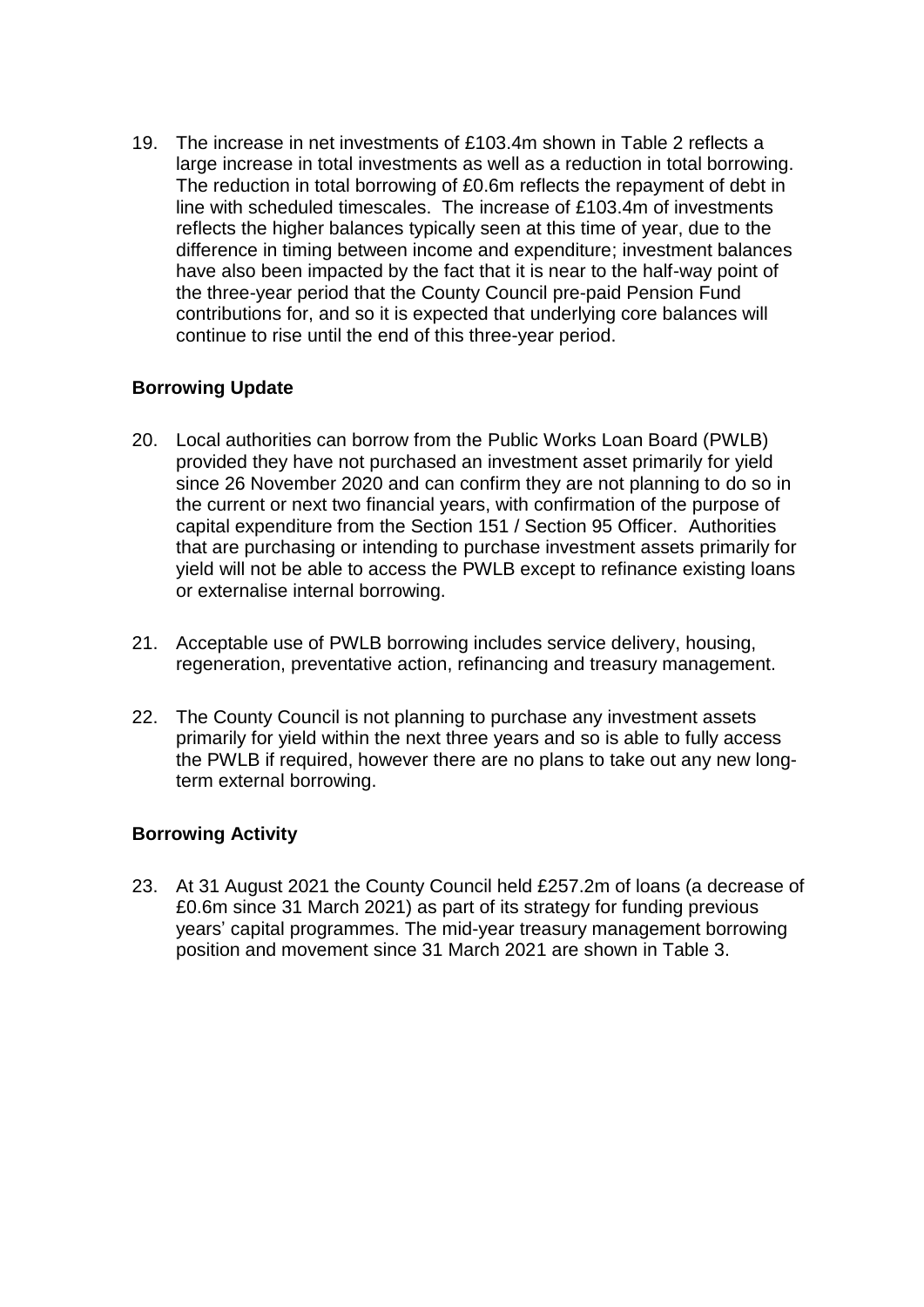| <b>Table 3: Borrowing</b><br>position | 31/03/21<br><b>Balance</b> | <b>Net</b><br>movement | 31/08/21<br><b>Balance</b> | 31/08/21<br>Weighted<br>average<br>rate | 31/08/21<br>Weighted<br>average<br>maturity |
|---------------------------------------|----------------------------|------------------------|----------------------------|-----------------------------------------|---------------------------------------------|
|                                       | £m                         | £m                     | £m                         | %                                       | (years)                                     |
| <b>Public Works Loan Board</b>        | (216.5)                    | 0.5                    | (216.0)                    | 4.74                                    | 10.32                                       |
| Banks (LOBO)                          | (20.0)                     |                        | (20.0)                     | 4.76                                    | 11.96                                       |
| Other (fixed term)                    | (21.3)                     | 0.1                    | (21.2)                     | 4.16                                    | 18.38                                       |
| <b>Total borrowing</b>                | (257.8)                    | 0.6                    | (257.2)                    | 4.70                                    | 11.11                                       |

Note: the figures in Table 3 at 31 March 2021 are from the balance sheet in the County Council's statement of accounts but adjusted to exclude short term balances held on behalf of others, and accrued interest.

- 24. The County Council's chief objective when borrowing has been to strike an appropriately low risk balance between securing low interest costs and achieving cost certainty over the period for which funds are required. The flexibility to renegotiate loans should the County Council's long-term plans change is a secondary objective.
- 25. Short-term interest rates have remained much lower than long-term rates and the County Council has therefore considered it to be more cost effective in the near term to use internal resources than to use additional borrowing. In line with this strategy, £0.5m of PWLB loans and £0.1m of Salix loans were allowed to mature without refinancing. Salix loans represent Government funding given to improve energy efficiency, reduce carbon emissions and lower energy bills.
- 26. This borrowing strategy has been monitored with the assistance of Arlingclose and has enabled the County Council to reduce borrowing costs (despite foregone investment income) and reduce overall treasury risk.
- 27. The County Council continues to hold £20.0m of LOBO (Lender's Option Borrower's Option) loans where the lender has the option to propose an increase in the interest rate at set dates, following which the County Council has the option to either accept the new rate or to repay the loan at no additional cost. None of the LOBO loan options were exercised by the lender during the period.

# **Treasury Investment Activity**

28. The County Council holds invested funds, representing income received in advance of expenditure plus balances and reserves held. During the fivemonth period from 1 April to 31 August 2021, the County Council's investment balances ranged between £562m and £769m due to timing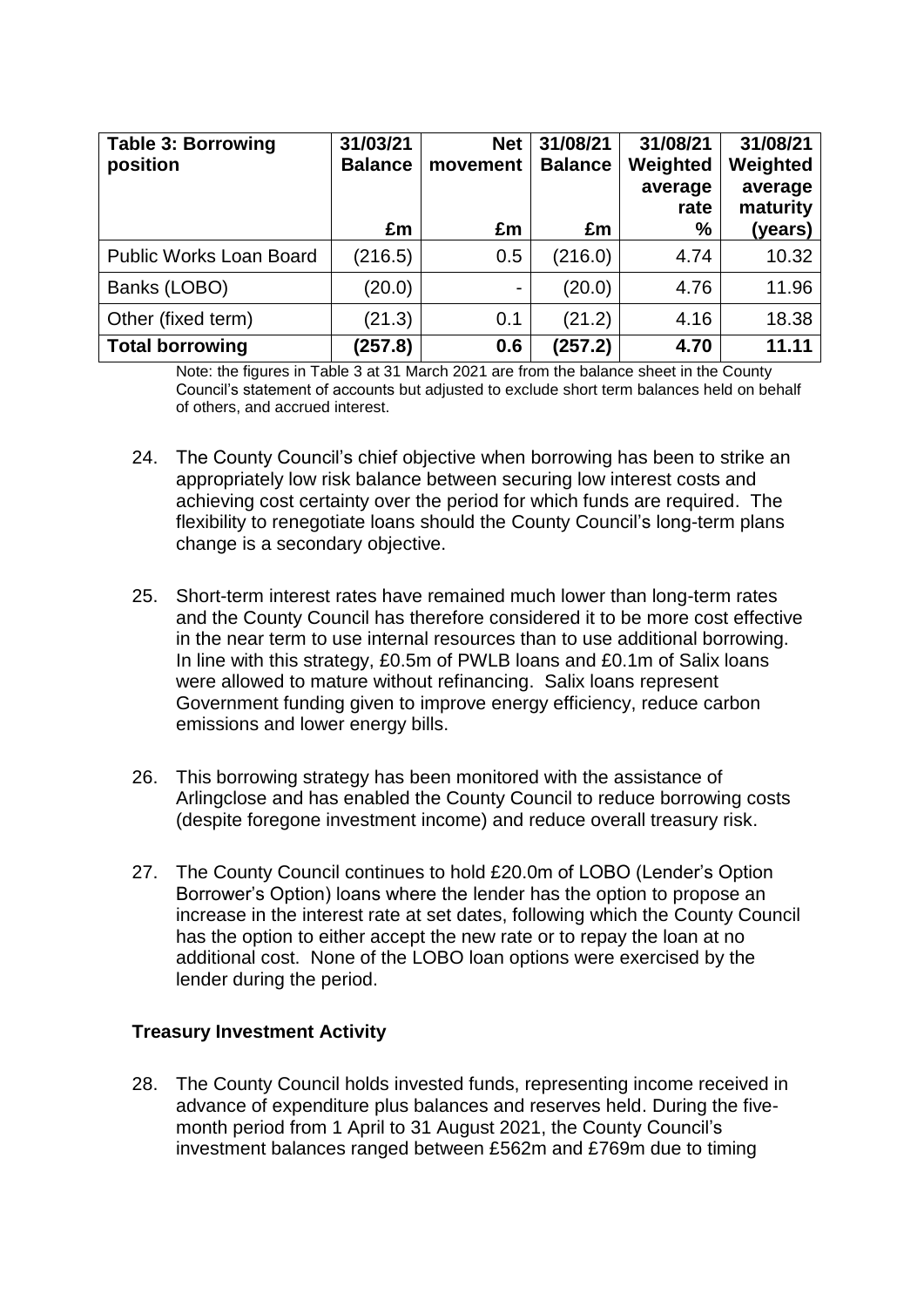differences between income and expenditure. The investment position as at 31 August 2021 and the change since 31 March 2021 are shown in Table 4.

| <b>Table 4: Treasury</b><br>investment position  | 31/03/21<br><b>Balance</b> | <b>Net</b><br>movement   | 31/08/21<br><b>Balance</b> | 31/08/21<br><b>Income</b> | 31/08/21<br><b>Weighted average</b> |
|--------------------------------------------------|----------------------------|--------------------------|----------------------------|---------------------------|-------------------------------------|
|                                                  |                            |                          |                            | return                    | maturity                            |
|                                                  | £m                         | £m                       | £m                         | %                         | (years)                             |
| <b>Short term investments</b>                    |                            |                          |                            |                           |                                     |
| Banks and building societies:                    |                            |                          |                            |                           |                                     |
| Unsecured<br>$\overline{\phantom{a}}$            | 69.5                       | 45.1                     | 114.6                      | 0.06                      | 0.06                                |
| Secured                                          | 10.7                       | 111.2                    | 121.9                      | 0.13                      | 0.63                                |
| Government:                                      |                            |                          |                            |                           |                                     |
| Local authorities                                | 139.0                      | (2.0)                    | 137.0                      | 0.49                      | 0.50                                |
| UK treasury bills<br>$\overline{\phantom{a}}$    | 0.0                        | 15.0                     | 15.0                       | 0.05                      | 0.15                                |
| <b>UK Gilts</b><br>$\overline{\phantom{a}}$      | 0.0                        | 20.0                     | 20.0                       | 0.03                      | 0.02                                |
| Money market funds                               | 78.0                       | (74.2)                   | 3.8                        | 0.02                      | 0.00                                |
| Cash plus funds                                  | 10.0                       |                          | 10.0                       | 0.79                      | 0.01                                |
|                                                  | 307.2                      | 115.1                    | 422.3                      | 0.23                      | 0.38                                |
| Long term investments                            |                            |                          |                            |                           |                                     |
| Banks and building societies                     |                            |                          |                            |                           |                                     |
| Secured                                          | 20.0                       | 12.5                     | 32.5                       | 0.20                      | 1.16                                |
| Government:                                      |                            |                          |                            |                           |                                     |
| Local authorities                                | 35.0                       | (25.0)                   | 10.0                       | 0.71                      | 1.18                                |
|                                                  | 55.0                       | (12.5)                   | 42.5                       | 0.47                      | 1.34                                |
| Long term investments - higher yielding strategy |                            |                          |                            |                           |                                     |
| Government:                                      |                            |                          |                            |                           |                                     |
| Local authorities                                | 21.7                       | 0.2                      | 21.9                       | 4.38                      | 11.99                               |
| Pooled funds:                                    |                            |                          |                            |                           |                                     |
| Pooled property*                                 | 75.0                       | $\overline{\phantom{0}}$ | 75.0                       | 4.18                      | N/A                                 |
| Pooled equity*<br>$\overline{\phantom{a}}$       | 50.0                       | -                        | 50.0                       | 6.08                      | N/A                                 |
| Pooled multi-asset*                              | 48.0                       | -                        | 48.0                       | 4.66                      | N/A                                 |
|                                                  | 194.7                      | 0.2                      | 194.9                      | 4.81                      | 11.99                               |
| <b>Total investments</b>                         | 556.9                      | 102.8                    | 659.7                      | 1.59                      | 0.72                                |
| Thames Basin Heaths pooled<br>fund investments   | 10.2                       | 0.0                      | 10.2                       |                           |                                     |
| <b>Total</b>                                     | 567.1                      | 102.8                    | 669.9                      |                           |                                     |

\* The rates provided for pooled fund investments are reflective of annualised income returns over the year to 30 June 2021 based on the market value of investments 12 months earlier.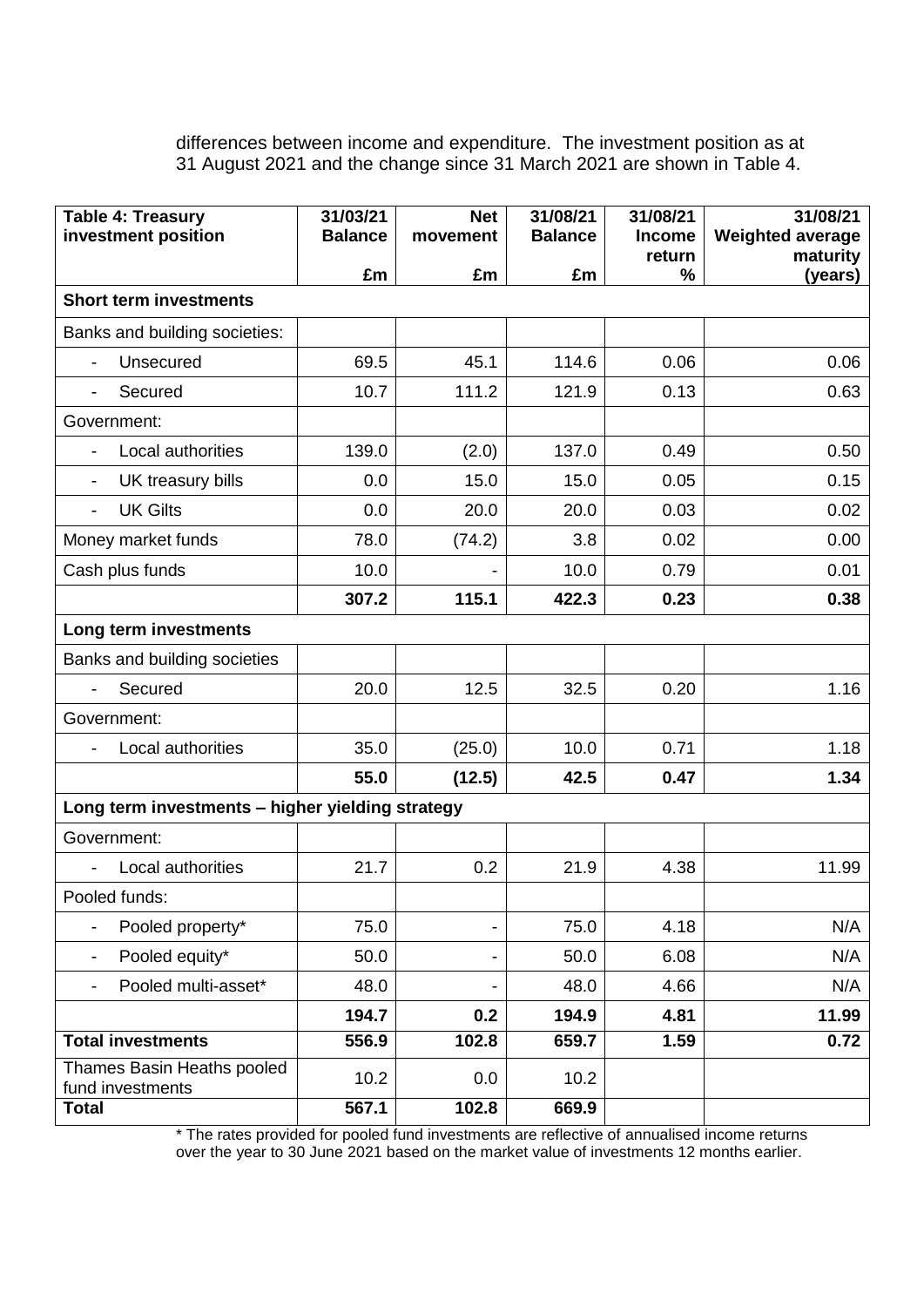Note: the figures in Table 4 at 31 March 2020 are from the balance sheet in the County Council's statement of accounts, but adjusted to exclude operational cash, accrued interest and other accounting adjustments.

- 29. The County Council made a payment of £226.7m on 1 April 2020 to prepay its employer's LGPS pension contributions for a period of three years. By making this payment in advance the County Council was able to generate an estimated saving of £9m over 3 years on its pension contributions. It is expected that cash balances will steadily increase over this three year period in addition to the normal cash movements due to timing differences between income and expenditure.
- 30. Investment balances have subsequently increased and were £102.8m higher at 31 August 2021 in comparison to the position at 31 March 2021. This is in part explained by the County Council not having to make monthly employer's pension contributions in 2021/22 (having already paid in advance) and the balance of grants received but not yet applied. The impact of the coronavirus pandemic has created significant uncertainty, resulting in the need for significant assumptions within financial forecasts and a difference in timing between income and expenditure, both in terms of the direct response to the pandemic and in carrying out regular service delivery plans.
- 31. The CIPFA Code and government guidance both require the County Council to invest its funds prudently, and to have regard to the security and liquidity of its treasury investments before seeking the optimum rate of return, or yield. The County Council's objective when investing money is therefore to strike an appropriate balance between risk and return, minimising the risk of incurring losses from defaults against the risk of receiving unsuitably low investment income. The County Council's Treasury Management Strategy Statement (TMSS) sets out how it will manage and mitigate these risks.
- 32. The security of investments has been maintained by following the County Council's counterparty policy and investment limits within the TMSS, taking advice from Arlingclose on changes in counterparty credit worthiness, and making use of secured investment products that provide collateral. The County Council invests in liquid investments to ensure money is available when required to meet its financial obligations, spreading these investments across a number of counterparties to mitigate operational risk.
- 33. In delivering investment returns, the County Council has operated against a backdrop in which the UK Bank Rate was cut to 0.10% in March 2020 in response to the coronavirus pandemic. UK Bank Rate has remained at this rate, having an impact on rates across the market. Returns had been at or around 0% for liquid investment options such as Money Market Funds (MMFs), bank call accounts and the UK Government's Debt Management Account Deposit Facility (DMADF) and have not been significantly higher for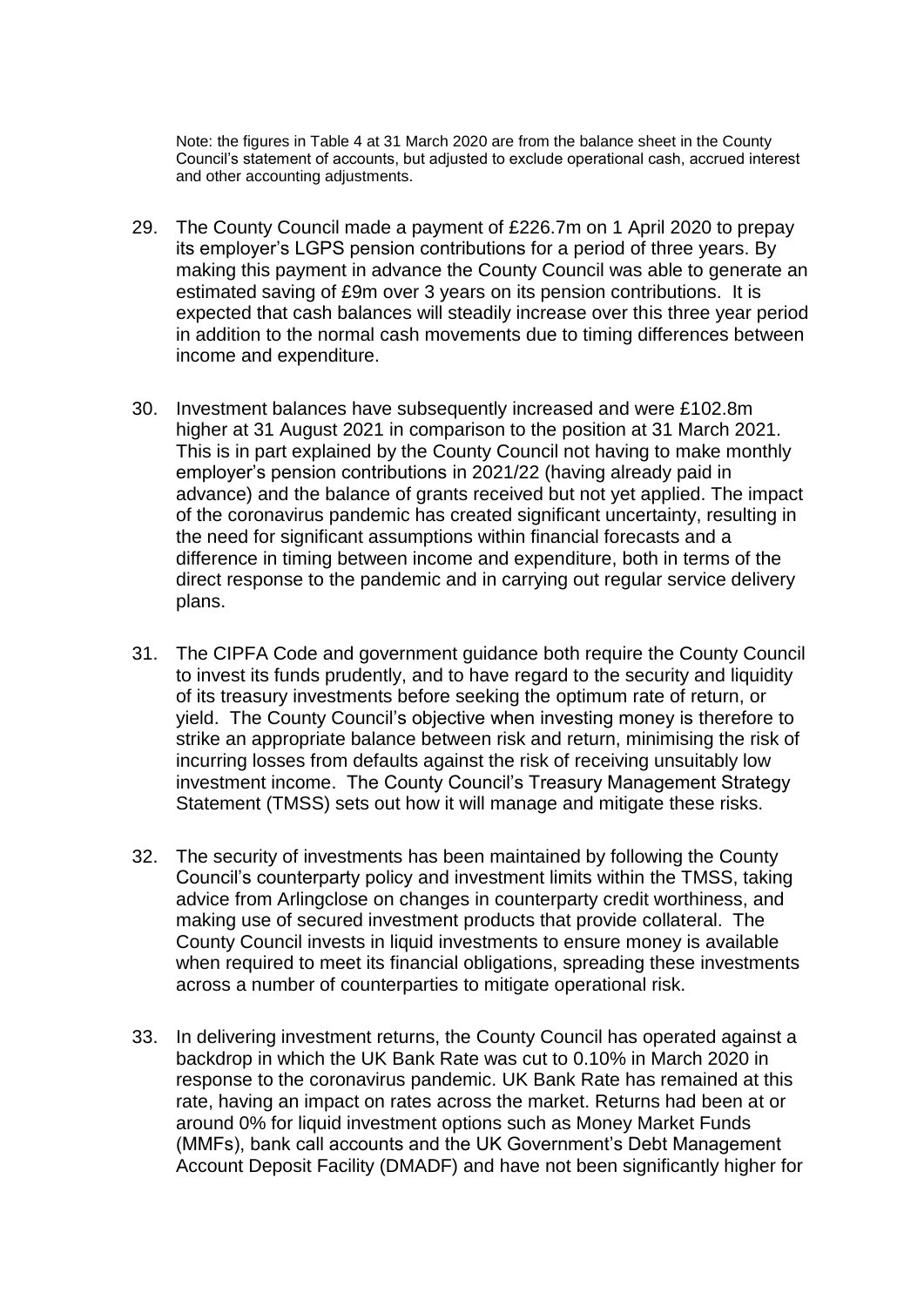other short-term options like fixed duration loans to other local authorities and bank notice accounts. Investment income has therefore largely come from investments arranged at fixed rates of interest prior to the pandemic and through the County Council's investments in pooled funds.

34. The County Council benchmarks the performance of its internally managed investments against that of other Arlingclose clients on a quarterly basis. Internally managed investments include all investments except externally managed pooled funds but do include MMFs. The performance of these investments against relevant measures of security, liquidity and yield are shown in Table 5, providing data for the quarter ended 31 June 2021 and at 31 March 2021 for comparison.

| <b>Table 5: Investment</b><br>benchmarking (excluding<br>pooled funds) | <b>Credit</b><br>rating | <b>Bail-in</b><br>exposure<br>% | Weighted<br>average<br>maturity<br>(days) | Rate of<br>return<br>$\%$ |
|------------------------------------------------------------------------|-------------------------|---------------------------------|-------------------------------------------|---------------------------|
| 31.03.2021                                                             | AA-                     | 40                              | 393                                       | 0.50                      |
| 30.06.2021                                                             | AA-                     | 34                              | 345                                       | 0.39                      |
| <b>Similar LAs</b>                                                     | AA-                     | 45                              | 1,101                                     | 0.30                      |
| <b>All LAs</b>                                                         | A+                      | 67                              | 12                                        | 0.11                      |

- 35. Table 5 shows the average credit rating of the portfolio has remained consistent over the three-month period, whilst bail-in exposure has reduced, as the County Council held a greater investment balance in secured bank bonds, which are not subject to bail-in risk as they provide collateral. The weighted average maturity of investments was lower due to the increase in total investment balance being held in short-term investment options, ensuring that funds will be available as required. In addition, there were timing differences between receiving and spending of Covid grants. The average rate of return (0.39%) was lower than at 31 March 2021, but with the benefit of higher rates for fixed investments made prior to the pandemic helping to offset returns at or close to 0% for many investments across the market. The County Council compared favourably with the other local authorities included in the benchmarking exercise across all metrics.
- 36. The County Council's Treasury Management Strategy (TMSS) for 2020/21 and prior, contained a clause that the County Council could invest in an unrated corporation where it owns a controlling interest in the corporation, in which case a limit of £35m for an investment of up to 20 years will apply. This was unintentionally not included in the 2021/22 TMSS, and it is therefore recommended that this clause is reinstated for the continuity of this policy.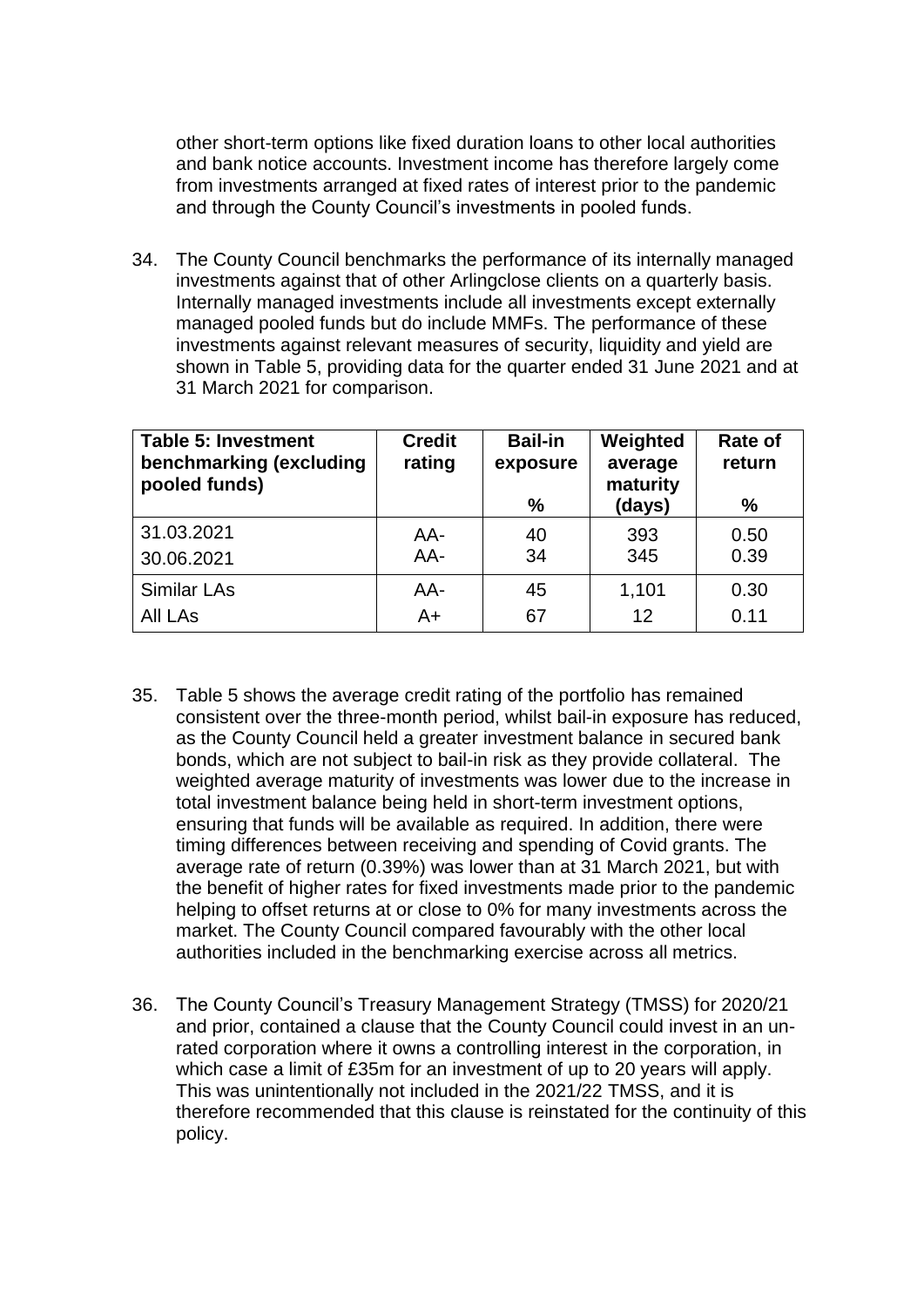# **Externally managed pooled funds**

- 37. In 2019 the County Council agreed to increase the amount of its cash balances earmarked for investments targeting higher yields of around 4% to £235m. This allocation was recently increased to £250m as part of the Capital and Investment Strategy for 2021/22 and the approach to investing this allocation was most recently set out in the Treasury Management Strategy Statement for 2021/22.
- 38. Approximately £205m of this allocation has now been invested, with the remaining balance earmarked. The total includes £10.4m invested on behalf of the Thames Basin Heaths Joint Strategic Partnership Board (TBH JSPB), where the County Council acts as the administrative body. Any investments made from cash held on behalf of the TBH JSPB are made with the agreement that the TBH JSPB has received its own financial advice and assumes all risks associated with these investments.
- 39. The CIPFA Code requires the County Council to invest its funds prudently and to have regard to the security and liquidity of its investments before seeking the highest yield. As a result, the County Council's investments targeting higher yields have been made from its most stable balances and with the intention that they will be held for at least the medium term. This means that the initial costs of any investment and any periods of falling capital values can be overcome and mitigates the risk of having to sell an asset for liquidity purposes, helping to ensure the long-term security of the County Council's investments.
- 40. The County Council's investments in pooled funds fell considerably in value when the coronavirus pandemic hit world markets but have since recovered well reflecting improved market sentiment. These investments are now worth more in aggregate than the initial sums invested, as shown in Table 6. demonstrating the importance of taking a longer term approach and being able to ride out periods of market volatility, ensuring the County Council is not a forced seller at the bottom of the market. Table 6 also shows the County Council's investments in fixed deposits which include long term loans to other local authorities and as part of the Manydown programme.

| Table 6: High yielding<br>investments - market | <b>Market</b><br><b>Amount</b><br>invested*<br>value at |          | Gain / (fall) in<br>capital value |             |
|------------------------------------------------|---------------------------------------------------------|----------|-----------------------------------|-------------|
| value performance                              |                                                         | 30/06/21 | <b>Since</b><br>purchase          | One<br>year |
|                                                | £m                                                      | £m       | £m                                | £m          |
| Pooled property funds                          | 75.0                                                    | 77.2     | 2.2                               | 4.4         |
| Pooled equity funds                            | 50.0                                                    | 50.8     | 0.8                               | 8.6         |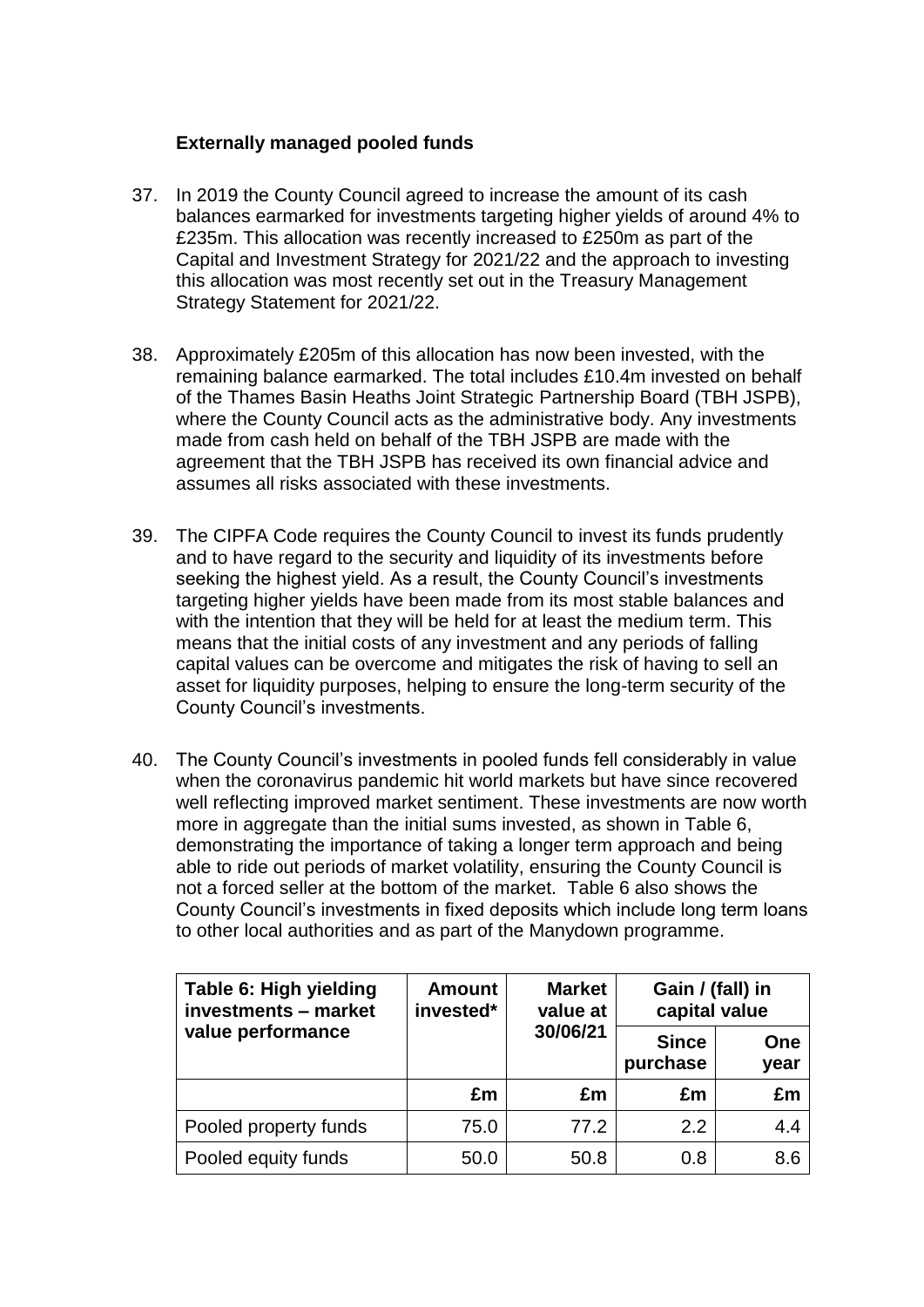| Pooled multi-asset funds     | 48.0  | 48.7  | 0.7 | 3.0  |
|------------------------------|-------|-------|-----|------|
| <b>Total pooled funds</b>    | 173.0 | 176.7 | 3.7 | 16.1 |
| <b>Fixed deposits</b>        | 21.9  | 21.9  | 0.0 | O.U  |
| <b>Total higher yielding</b> | 194.9 | 198.5 | 3.7 | 16.1 |

\* excludes £10.4m invested on behalf of Thames Basin Heaths JSPB

41. The County Council's investments in pooled funds target long-term price stability and regular revenue income and bring significant benefits to the revenue budget. As shown in Table 7 the annualised income returns have averaged 4.40% pa (per annum) since purchase against the higher yielding strategy target of 4% pa, contributing to a total return of 20.73%.

| Table 7: High yielding<br>investments - income and<br>total returns since purchase | <b>Annualised</b><br>income return | <b>Total return</b> |
|------------------------------------------------------------------------------------|------------------------------------|---------------------|
|                                                                                    | $\%$                               | %                   |
| Pooled property funds                                                              | 4.11                               | 23.96               |
| Pooled equity funds                                                                | 4.99                               | 22.35               |
| Pooled multi-asset funds                                                           | 4.30                               | 14.03               |
| <b>Total pooled funds</b>                                                          | 4.40                               | 20.73               |

Note: excludes the performance related to £10.4m invested on behalf of Thames Basin Heaths JSPB.

- 42. The County Council's pooled fund investments continue to deliver income returns far in excess of what could be generated from cash investments and in line with the County Council's agreed objective of targeting income of 4% pa from its higher yielding strategy.
- 43. The cumulative total return from the County Council's investments in pooled equity, property, and multi-asset funds since purchase is shown in the following graph. This highlights that the Count Council has benefited from strong and steady income returns over time and the way that capital values have recovered since March 2020.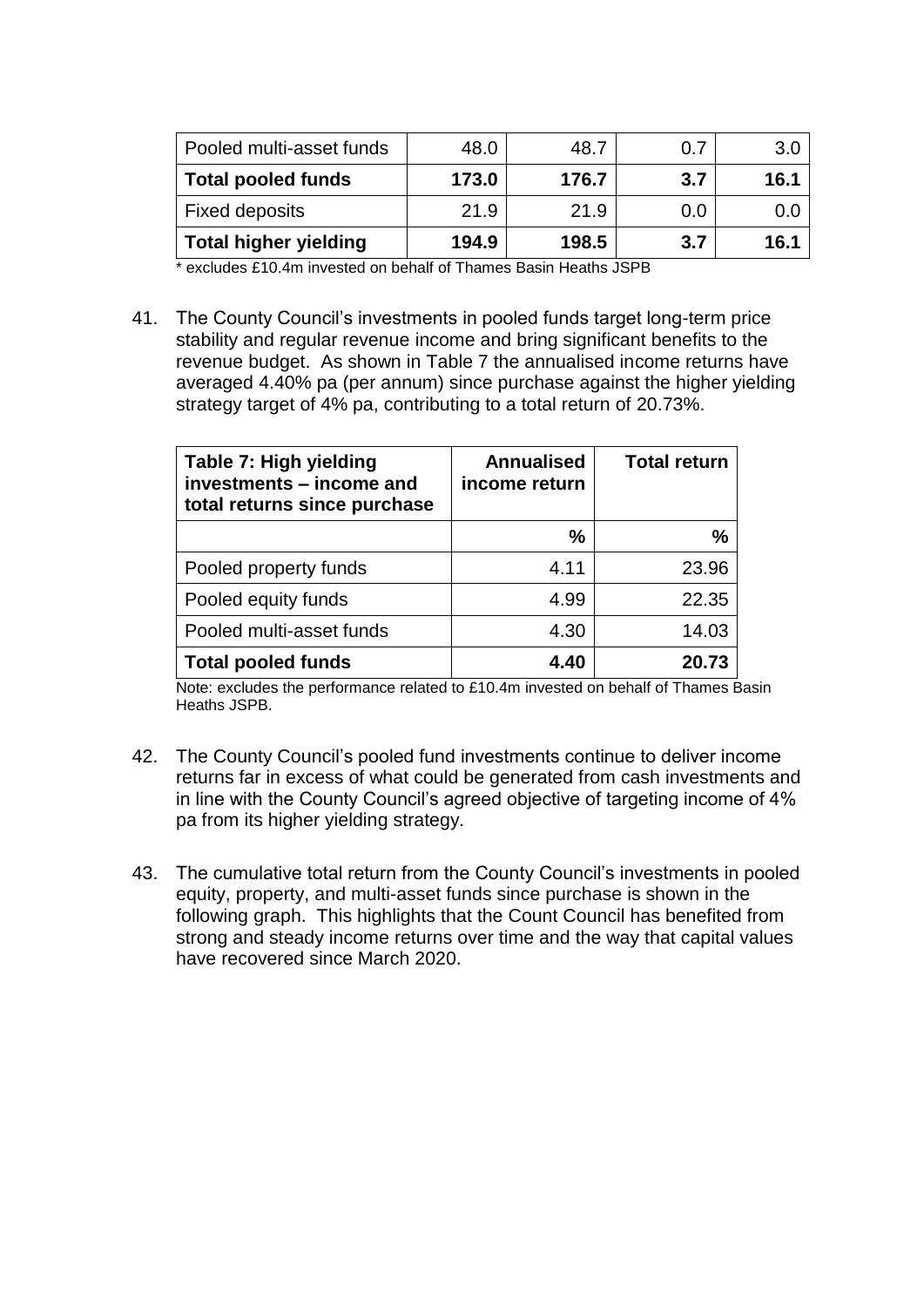

Note: the graph above excludes the performance related to £10.4m invested on behalf of Thames Basin Heaths JSPB.

- 44. The County Council is aware of the risks involved with investing in pooled funds that hold underlying investments in bonds, equities, property and other financial instruments. As a result, when the County Council began to specifically target higher returns from a proportion of its investments, it also established an Investment Risk Reserve to mitigate the risk of an irrecoverable fall in the value of these investments. The balance held in this reserve is currently £6.25m which equates to 2.5% of the total earmark of £250m.
- 45. In addition to the risk of realising a capital loss, the IFRS 9 accounting standard that was introduced in 2018/19 means that annual movements in the capital values of investments need to be reflected in the revenue account on an annual basis, although a five year statutory override was put in place for local authorities that exempts them from complying with this requirement.
- 46. Pooled fund investments have no defined maturity date but are available for withdrawal after a notice period and their performance and continued suitability in meeting the County Council's investment objectives is monitored regularly and discussed with Arlingclose.

## **Non-Treasury Investments**

47. The definition of investments in CIPFA's revised Treasury Management Code now covers all the financial assets of the County Council as well as other non-financial assets which the Council holds primarily for financial return. This is replicated in Ministry of Housing, Communities and Local Government's Investment Guidance, in which the definition of investments is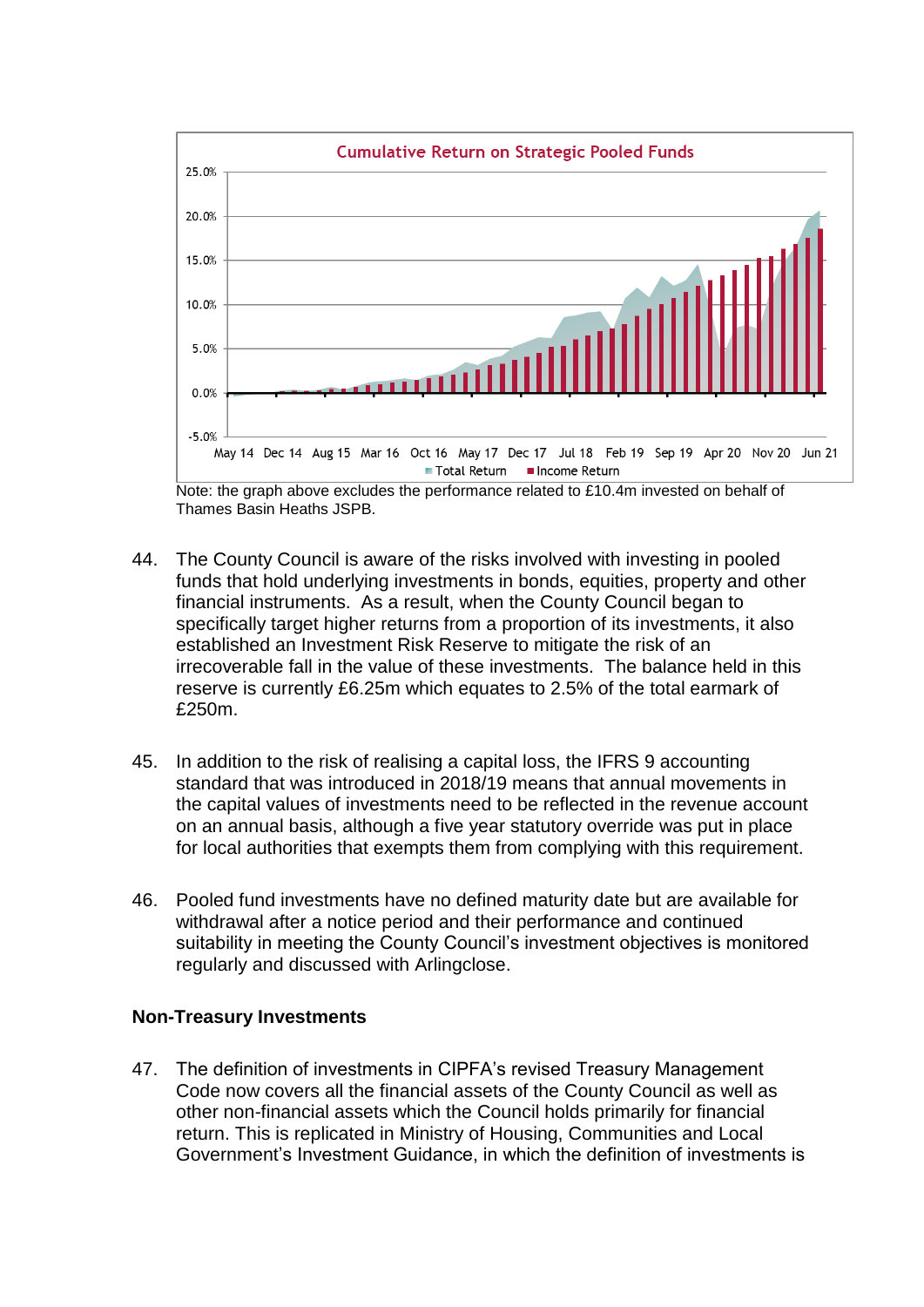further broadened to also include all such assets held partially for financial return.

- 48. This could include loans made to Hampshire based businesses or the direct purchase of land or property and such loans and investments will be subject to the County Council's normal approval process for revenue and capital expenditure and need not comply with the treasury management strategy.
- 49. The County Council's existing non-treasury investments are listed in Table 8.

| <b>Table 8: Non-Treasury Investments</b> | 31/08/21<br><b>Asset value</b><br>£m | 31/08/21<br>Rate<br>$\%$ |
|------------------------------------------|--------------------------------------|--------------------------|
| Loans to Hampshire based business        | 9.5                                  | 4.00                     |
| Joint venture recruitment agency         | 0.2                                  | 5.00                     |
| Total                                    | 9.                                   |                          |

## **Compliance Report**

- 50. The County Council confirms compliance of all treasury management activities undertaken during the period covered by this report with the CIPFA Code of Practice and the County Council's approved Treasury Management Strategy.
- 51. Compliance with the authorised limit and operational boundary for external debt, is demonstrated in Table 9.

| <b>Table 9: Debt Limits</b> | 2021/22<br><b>Maximum</b> | 31/08/21<br><b>Actual</b> | 2021/22<br><b>Operational</b><br><b>Boundary</b> | 2021/22<br><b>Authorised</b><br>Limit | <b>Complied?</b> |
|-----------------------------|---------------------------|---------------------------|--------------------------------------------------|---------------------------------------|------------------|
|                             | £m                        | £m                        | £m                                               | £m                                    |                  |
| <b>Borrowing</b>            | 258                       | 257                       | 740                                              | 810                                   |                  |
| <b>PFI and Leases</b>       | 141                       | 141                       | 140                                              | 170                                   |                  |
| <b>Total debt</b>           | 399                       | 398                       | 880                                              | 980                                   |                  |

52. Since the operational boundary is a management tool for in-year monitoring it is not significant if the operational boundary is breached on occasions due to variations in cash flow, and this is not counted as a compliance failure. Although PFI and Leases debt has been above its Operational Boundary during 2021/22 to date by a minimal amount, total debt has been well below the total Operational Boundary for the entire period. It is expected that the PFI and Leases debt will fall below its Operational Boundary by 31 March 2022 following the next payment, and there are no plans for any increase in PFI liabilities.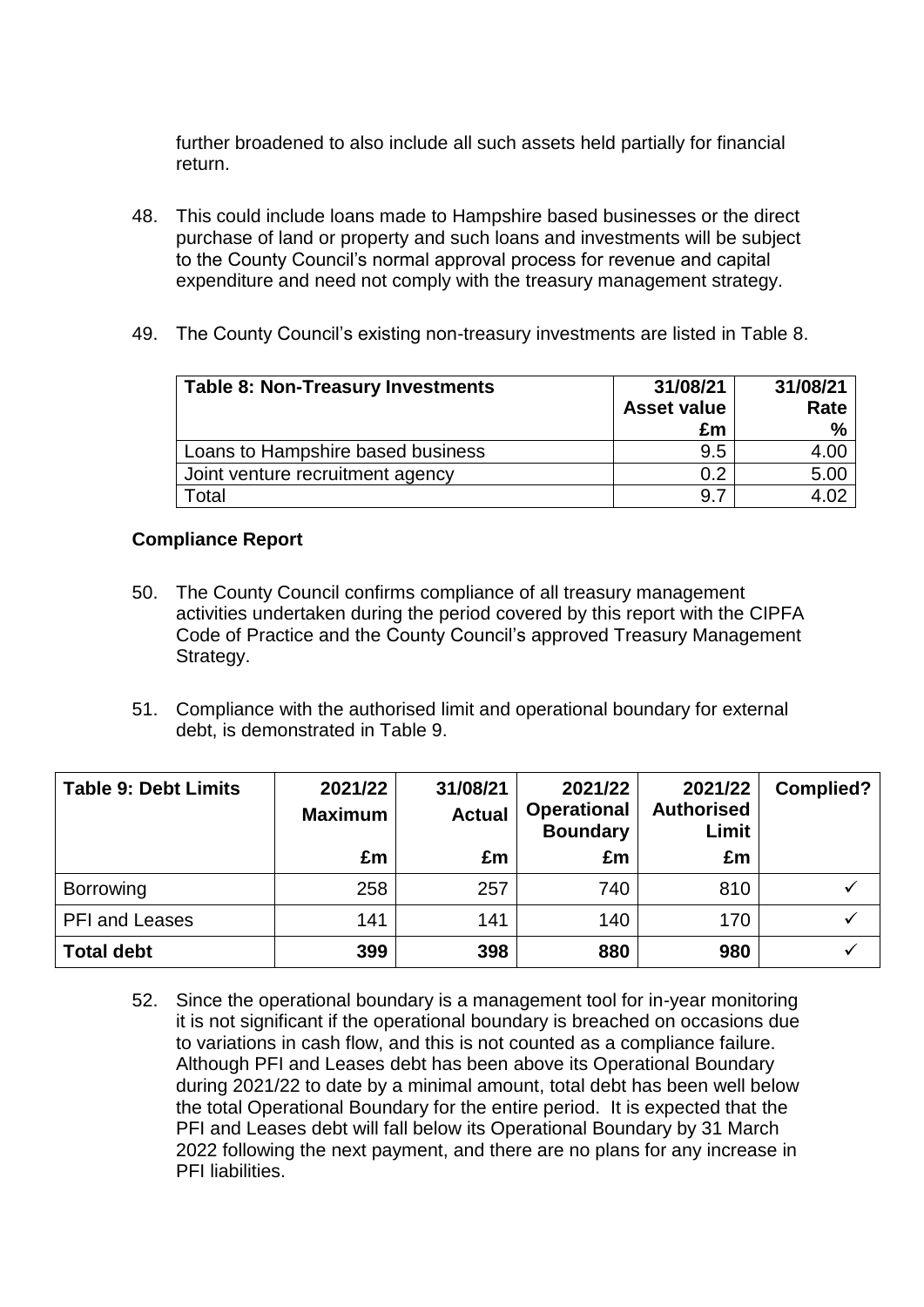# **Treasury Management Indicators**

53. The County Council measures and manages its exposures to treasury management risks using the following indicators.

#### **Interest rate exposures**

54. The following indicator shows the sensitivity of the County Council's current investments and borrowing to a change in interest rates.

| Table 10: Interest rate risk indicator  | 31/08/21<br><b>Actual</b> | Impact of $+/-1\%$<br>interest rate change |
|-----------------------------------------|---------------------------|--------------------------------------------|
| Sums subject to variable interest rates |                           |                                            |
| Investment                              | £462m                     | $+/- E4.6m$                                |
| <b>Borrowing</b>                        | £10m                      | $+/- E0.1m$                                |

55. Fixed rate investments and borrowings are those where the rate of interest is fixed for a year. Instruments that mature within the year are classed as variable rate.

# **Maturity structure of borrowing**

56. This indicator is set to control the County Council's exposure to refinancing risk. The upper and lower limits show the maximum and minimum maturity exposure to fixed rate borrowing as agreed in the Treasury Management Strategy Statement.

| Table 11: Refinancing rate risk<br>indicator | 31/08/21<br><b>Actual</b> | <b>Upper</b><br>Limit | Lower<br>Limit | <b>Complied</b> |
|----------------------------------------------|---------------------------|-----------------------|----------------|-----------------|
| Under 12 months                              | 4%                        | 50%                   | $0\%$          | $\checkmark$    |
| 12 months and within 24 months               | 2%                        | 50%                   | $0\%$          |                 |
| 24 months and within 5 years                 | 11%                       | 50%                   | $0\%$          | $\checkmark$    |
| 5 years and within 10 years                  | 21%                       | 75%                   | 0%             | ✓               |
| 10 years and within 20 years                 | 52%                       | 75%                   | $0\%$          | $\checkmark$    |
| 20 years and within 30 years                 | 9%                        | 75%                   | $0\%$          |                 |
| 30 years and above                           | $0\%$                     | 100%                  | 0%             |                 |

57. The County Council holds £20m of LOBO (Lender's Option Borrower's Option) loans where the lender has the option to propose an increase in the interest rate as set dates, following which the County Council has the option to either accept the new rate or to repay the loan at no additional cost. If not repaid before maturity, these loans have an average maturity date of 12 years (minimum 6 years; maximum 24 years).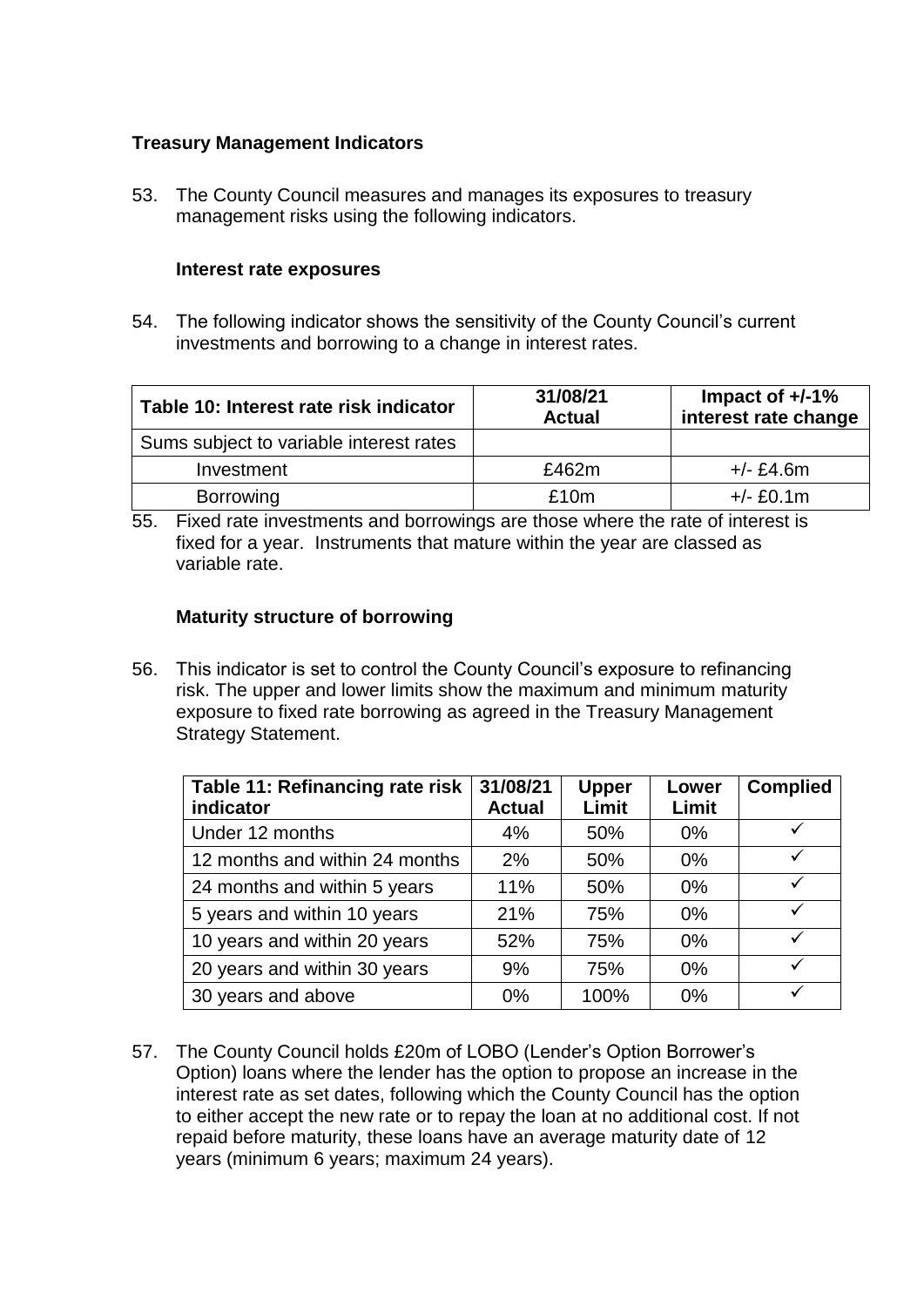# **Principal sums invested for periods longer than a year**

58. The purpose of this indicator is to control the County Council's exposure to the risk of incurring losses by seeking early repayment of its investments. The limits on the long-term principal sum invested to final maturities beyond the period end were:

| Table 12: Price risk indicator              | 2021/22 | 2022/23 | 2023/24 |
|---------------------------------------------|---------|---------|---------|
| Actual principal invested beyond year end   | £235m   | £205m   | £205m   |
| Limit on principal invested beyond year end | £350m   | £330m   | £300m   |
| Complied?                                   |         |         |         |

59. The table includes investments in strategic pooled funds of £183m as although these can usually be redeemed at short notice, the County Council and Thames Basin Heaths intend to hold these investments for at least the medium-term.

# **CIPFA consultations**

60. In February 2021 CIPFA launched two consultations on changes to its Prudential Code and Treasury Management Code of Practice. These follow the Public Accounts Committee's recommendation that the prudential framework should be further tightened following continued borrowing by some authorities for investment purposes. The revised codes are yet to be released, however CIPFA have released feedback documents following the February 2021 consultations, and the expected changes for the Codes are listed in the following paragraphs.

# **Prudential Code**

- 61. The new Prudential Code is expected to add clarification and definitions for commercial activity and investment, and state that an authority must not borrow to invest for the primary purpose of commercial return.
- 62. The Prudential Code is expected to include the acceptable reasons to borrow money:
	- i. financing capital expenditure primarily related to delivering a local authority's functions,
	- ii. temporary management of cash flow within the context of a balanced budget,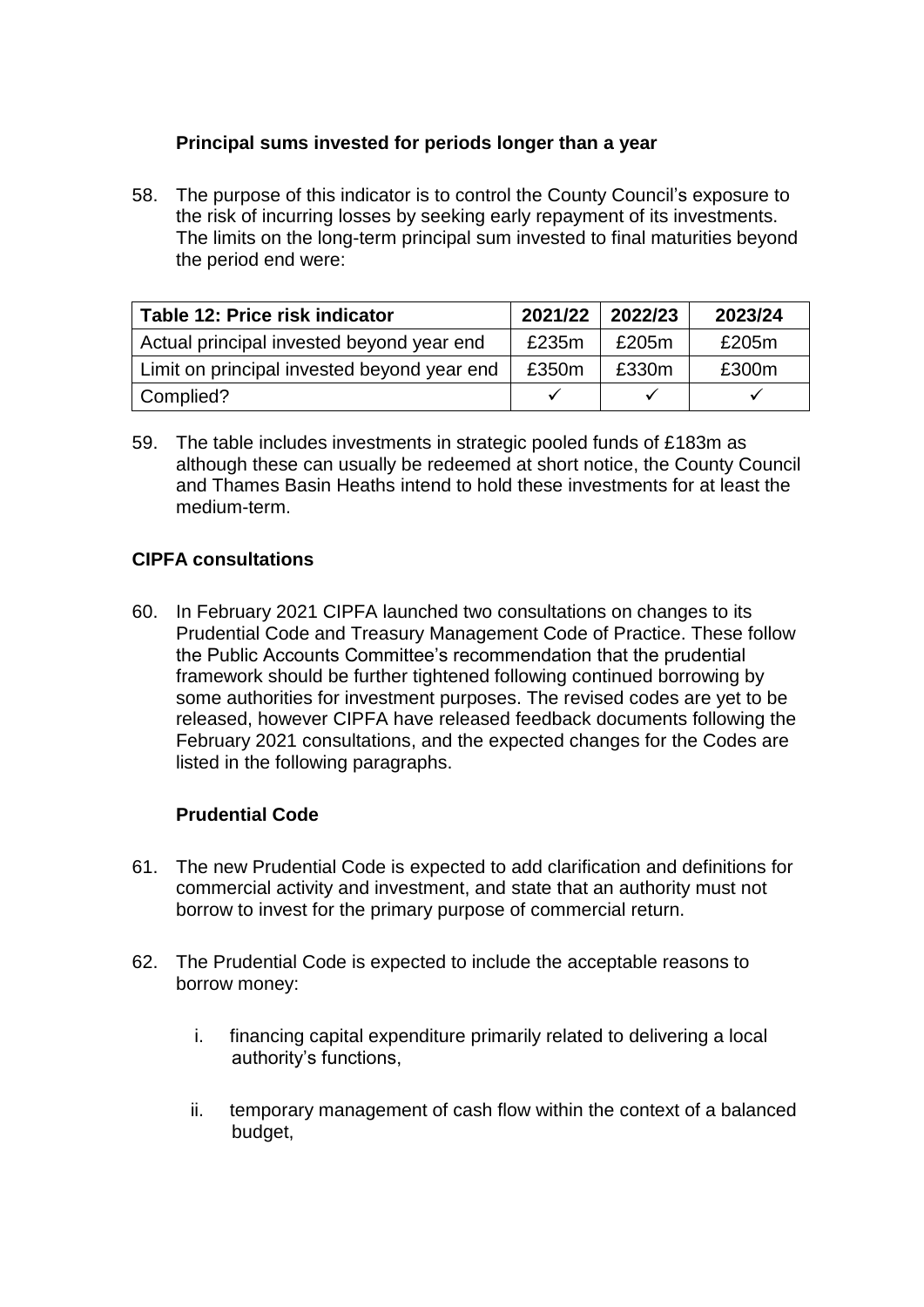- iii. securing affordability by removing exposure to future interest rate rises and
- iv. refinancing current borrowing, including replacing internal borrowing.
- 63. In addition, proportionality will be included as an objective, and so will include new indicators for net income from commercial and service investments to net revenue stream. There will also be a specific objective around commercial investment with the intention of embedding good practice across authorities.

# **Treasury Management Code**

64. The new Treasury Management Code is expected to seek to strengthen decision making by including the liability benchmark as a mandatory treasury indicator. A treasury management knowledge and skills framework will also be implemented to improve knowledge in a specialist area. In addition CIPFA is expected to incorporating Environmental, Social and Governance (ESG) issues as a consideration within TMP (Treasury Management Practice) 1 Risk Management.

# **Arlingclose's outlook for the remainder of 2021/22**

- 65. The medium-term global economic recovery has continued with the reopening of economies and most look set to grow at a decent pace. Recovery in world demand has been more highly concentrated in goods than in services. The UK has continued to benefit from its initial rapid vaccine rollout, which appears to have weakened the link between infections and hospitalisations.
- 66. The re-opening the UK economy will result in improved GDP in Quarters 2 3 although the 'pingdemic' in June and July will have restrained activity a little and exacerbated labour shortages. The more upbeat assessment is that GDP will return to its pre-Covid peak by the end of December 2021 but will be predicated on the extent and speed with which households and businesses normalise their spending and activity during the remainder of the year.
- 67. Inflation rose to 2.5% in June. Alongside the increase in commodity and energy prices, supply and transportation bottlenecks and the boost in prices from the lifting of restrictions, the MPC has acknowledged the potential of CPI rising to around 4% in Quarter 4 2021. However, the transitory factors affecting inflation including the low base effect of 2020 are expected to unwind over time; expectations for medium-term inflation are not elevated.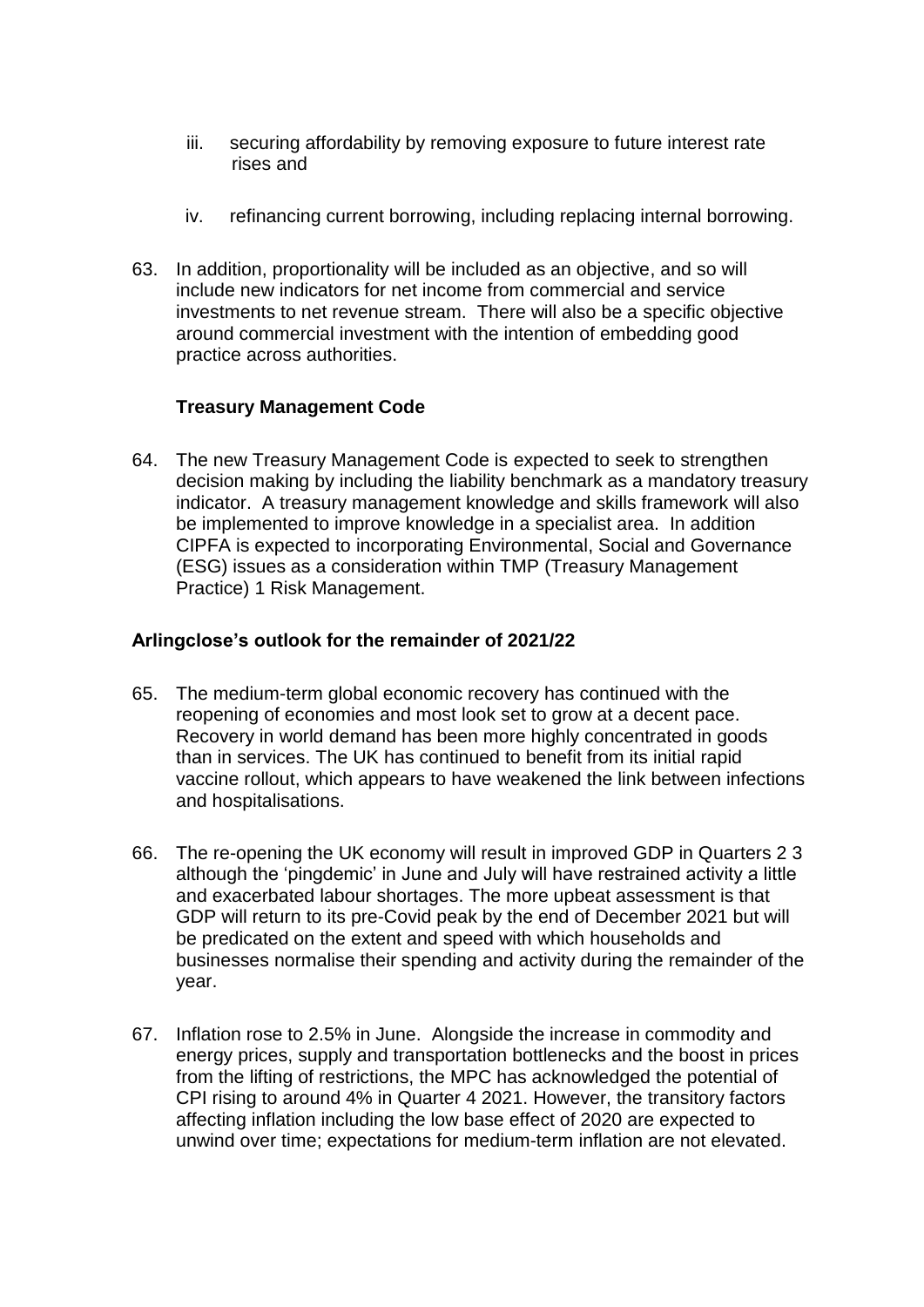- 68. There is uncertainty over the size and pace of change in the labour market as companies to adjust their staffing levels and new hires to post-Covid demand and working arrangements. The number of furloughed jobs has declined and the scheme ends in September 2021.
- 69. Government bond yields declined after rising earlier in the year as the prospect of imminent higher policy rates receded - the Delta variant increased concerns that the pandemic will dampen confidence and weigh on growth for longer than previously expected. Some upward pressure on gilt yields could remain in the short term due to the variability of data.
- 70. Policymakers have begun signalling their intention of higher policy rates, albeit not just yet. At its August 2021 meeting, the MPC indicated that some modest tightening of monetary policy over the 3-year forecast period was likely to be necessary to mitigate inflation risks. At its June 2021 meeting, the majority of members of the US Federal Open Market Committee (FOMC) expected to increase the US federal funds rate (current range 0%-0.25%) twice by the end of 2023.
- 71. Arlingclose expects Bank Rate to remain at the current 0.10% level. Arlingclose believe the risk of movement in the immediate term remains low, although the risks over the MPC's 3-year horizon have increased and are leaning to the upside.
- 72. Gilt yields have fallen recently, but volatility is likely given the uncertainties over the economic outlook and central bank asset purchase programmes.
- 73. Longer term yields may face upward pressure towards the end of our forecast period as the economy moves back to a sustained footing and policy expectations start to strengthen.
- 74. Downside risks remain the risk of further virus mutations including the Delta variant could destabilise the recovery. Downside risks also arise from potential future vaccine shortages as the demand for vaccines increases.

|                                 | Sep-21  | <b>Dec-21</b> | <b>Mar-22</b> | $Jun-22$ | Sep-22  | <b>Dec-22</b> |         | Mar-23 Jun-23 Sep-23 Dec-23 Mar-24 Jun-24 Sep-24 |         |         |         |         |         |
|---------------------------------|---------|---------------|---------------|----------|---------|---------------|---------|--------------------------------------------------|---------|---------|---------|---------|---------|
| <b>Official Bank Rate</b>       |         |               |               |          |         |               |         |                                                  |         |         |         |         |         |
| <b>Upside risk</b>              | 0.15    | 0.15          | 0.15          | 0.15     | 0.30    | 0.30          | 0.30    | 0.40                                             | 0.40    | 0.40    | 0.40    | 0.40    | 0.40    |
| <b>Arlingclose Central Case</b> | 0.10    | 0.10          | 0.10          | 0.10     | 0.10    | 0.10          | 0.10    | 0.10                                             | 0.10    | 0.10    | 0.10    | 0.10    | 0.10    |
| Downside risk                   | $-0.10$ | $-0.10$       | $-0.10$       | $-0.10$  | $-0.15$ | $-0.15$       | $-0.15$ | $-0.15$                                          | $-0.15$ | $-0.15$ | $-0.15$ | $-0.15$ | $-0.15$ |

## **Consultation, Equalities and Climate Change Impact Assessment**

75. This report deals with the treasury management mid-year position for 2021/22, which is within year reporting matter and therefore no consultation or Equality Impact Assessments are required.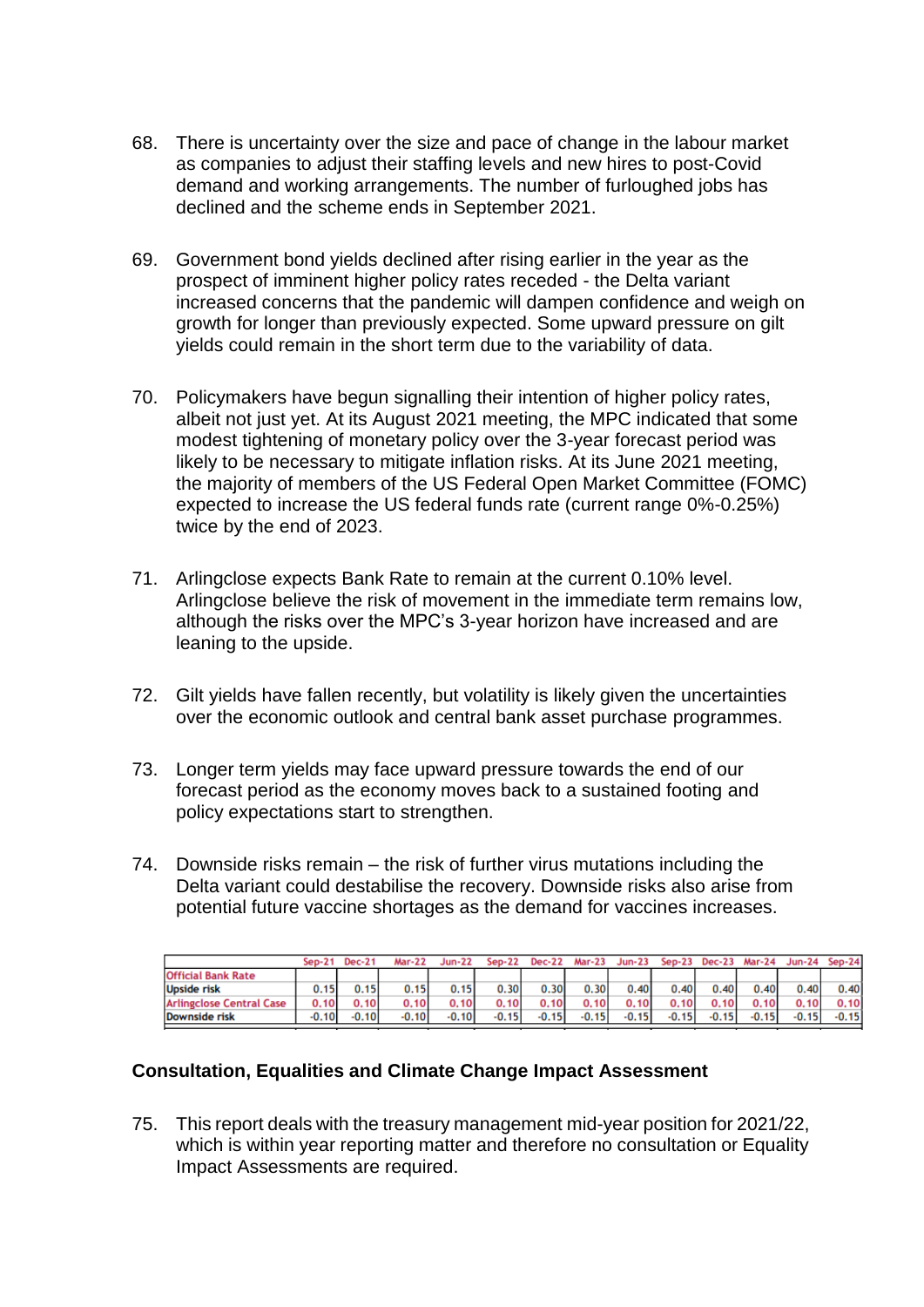- 76. Hampshire County Council utilises two decision-making tools to assess the carbon emissions and resilience of its projects and decisions. These tools provide a clear, robust, and transparent way of assessing how projects, policies and initiatives contribute towards the County Council's climate change targets of being carbon neutral and resilient to the impacts of a 2℃ temperature rise by 2050. This process ensures that climate change considerations are built into everything the Authority does.
- 77. This report deals with the outturn position for the treasury management aspect of the County Council's business. In line with the CIPFA code, the County Council's treasury management investment balances are invested prioritising security, liquidity and then yield. The County Council's investments in pooled funds, which include investments in equities and bonds issued by a number of companies with exposures to a variety of issues, including those associated with Climate Change. All of the County Council's pooled funds are managed by investment managers who are signatories to the PRI (Principles for Responsible Investment), managing investments in line with their own individual responsible investment policies. The County Council's Treasury Management Advisers, Arlingclose, have advised the County Council on the suitability and selection of its pooled funds, including the investment managers' management of Environmental, Social and Governance (ESG) issues including the impact of Climate Change.
- 78. There are no further climate change impacts as part of this report which are concerned with financial reporting.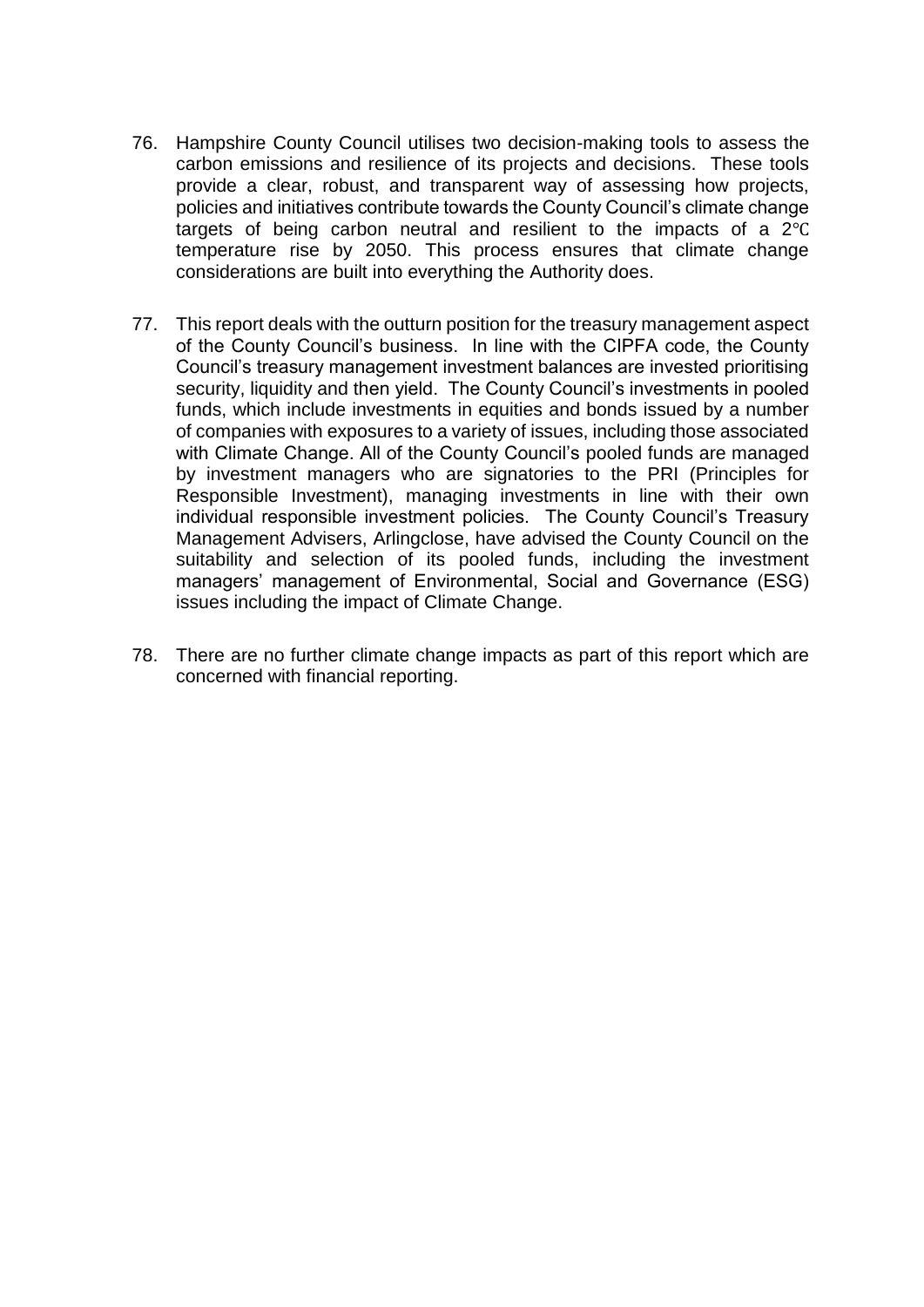## **REQUIRED CORPORATE AND LEGAL INFORMATION:**

**Links to the Strategic Plan**

**This proposal does not link to the Strategic Plan but, nevertheless, requires a decision because it relates to the effective management of the County Council's cash balances.**

#### **Other Significant Links**

| <b>Links to previous Member decisions:</b>                    |      |  |  |  |
|---------------------------------------------------------------|------|--|--|--|
| Title                                                         | Date |  |  |  |
|                                                               |      |  |  |  |
|                                                               |      |  |  |  |
| Direct links to specific legislation or Government Directives |      |  |  |  |
|                                                               |      |  |  |  |
| Title                                                         | Date |  |  |  |
|                                                               |      |  |  |  |

# **Section 100 D - Local Government Act 1972 - background documents**

**The following documents discuss facts or matters on which this report, or an important part of it, is based and have been relied upon to a material extent in the preparation of this report. (NB: the list excludes published works and any documents which disclose exempt or confidential information as defined in the Act.)**

Document Location

None